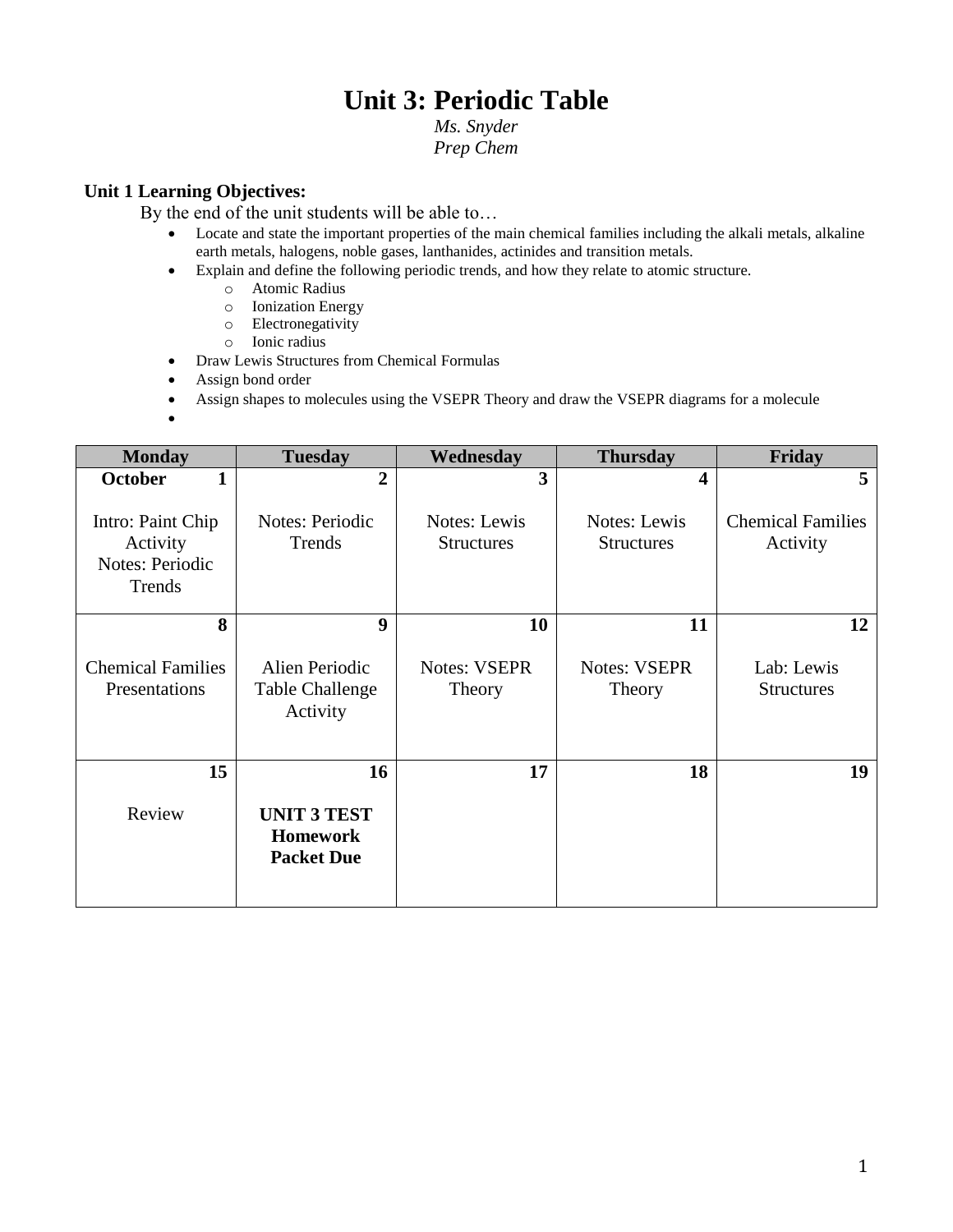# **Periodic Table Trends**

Periodic Trends: \_\_\_\_\_\_\_\_\_\_\_\_\_\_\_\_\_\_\_\_\_\_\_\_\_\_\_\_\_\_\_\_\_\_\_\_\_\_\_\_\_\_\_\_\_\_\_\_\_\_\_\_\_\_\_\_\_\_\_\_\_\_\_\_\_\_\_\_\_\_

| Periodic<br><b>Trend</b> | <b>Definition</b> | What happens when<br>you do down a<br>group? | What happens when<br>you go across a row? | <b>Examples</b> |
|--------------------------|-------------------|----------------------------------------------|-------------------------------------------|-----------------|
| Atomic                   |                   |                                              |                                           |                 |
| Radius                   |                   |                                              |                                           |                 |
| Ionization               |                   |                                              |                                           |                 |
| Energy                   |                   |                                              |                                           |                 |
| Electronegat<br>ivity    |                   |                                              |                                           |                 |
| Ionic Radius             |                   |                                              |                                           |                 |

\_\_\_\_\_\_\_\_\_\_\_\_\_\_\_\_\_\_\_\_\_\_\_\_\_\_\_\_\_\_\_\_\_\_\_\_\_\_\_\_\_\_\_\_\_\_\_\_\_\_\_\_\_\_\_\_\_\_\_\_\_\_\_\_\_\_\_\_\_\_\_\_\_\_\_\_\_\_\_\_\_\_\_\_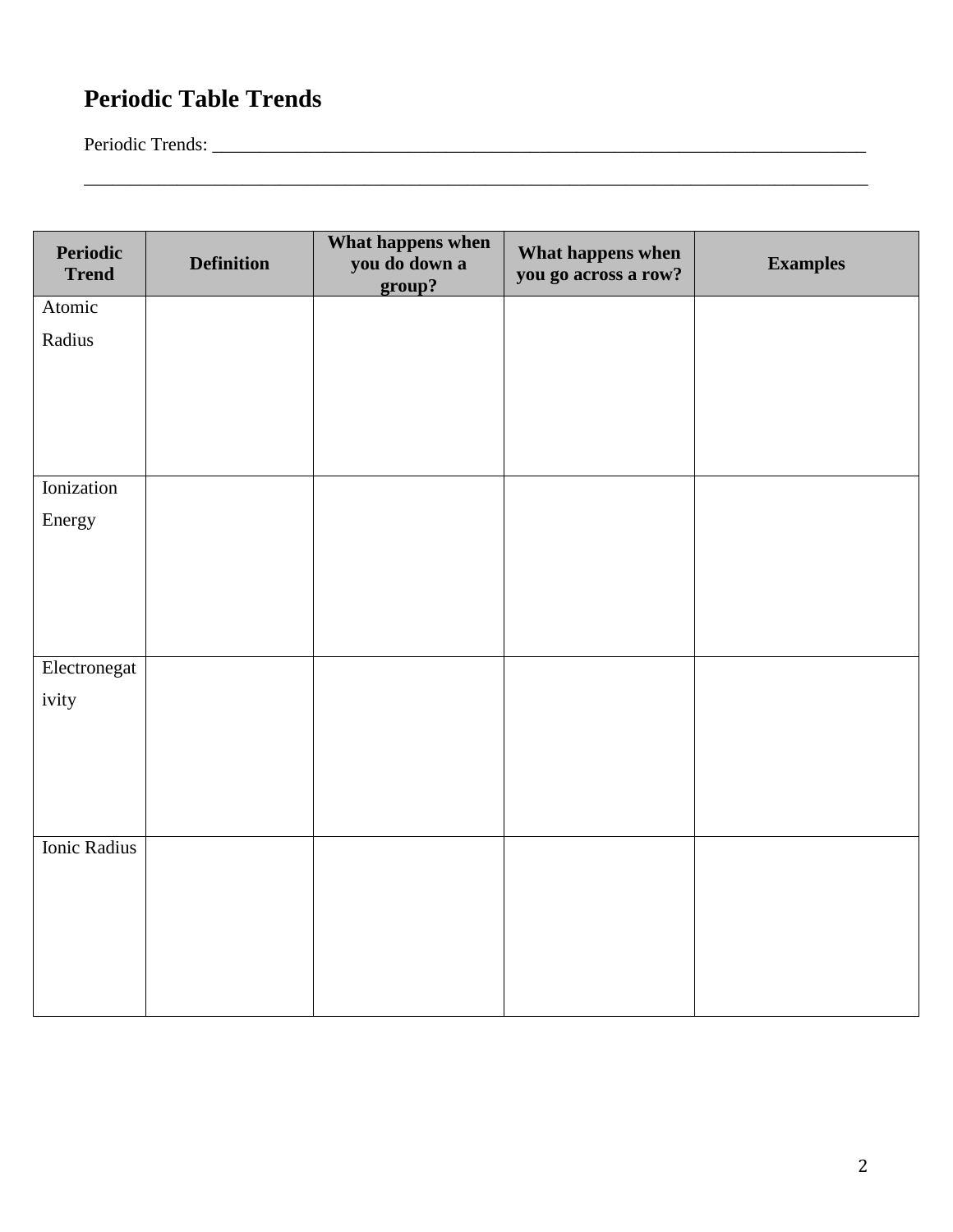Summary of Periodic Trends



## **Lewis Structures and Bonding**

Electron Dot Structures

Elements can be represented by **electron dot structures** to show the number of valence electrons. Recall, the number of valence electrons is equal to the group number. Only the valence electrons are shown, as these are the electrons that participate in bonding.

Example: Draw the electron dot structure for chlorine

Ex: Draw the electron dot structure for carbon

Atoms will bond with each other in order to \_\_\_\_\_\_\_\_\_\_\_\_\_\_\_\_\_\_\_\_\_\_\_\_\_\_\_\_\_\_\_\_\_\_\_\_\_. In general,

atoms will follow the \_\_\_\_\_\_\_\_\_\_\_\_\_\_\_\_\_\_ rule and share \_\_\_\_\_\_\_\_\_\_\_\_\_\_\_\_\_\_\_\_\_\_\_\_\_ so that they have \_\_\_\_\_\_\_\_\_\_

electrons in their valence shell. \*Note: There are exceptions to this rule.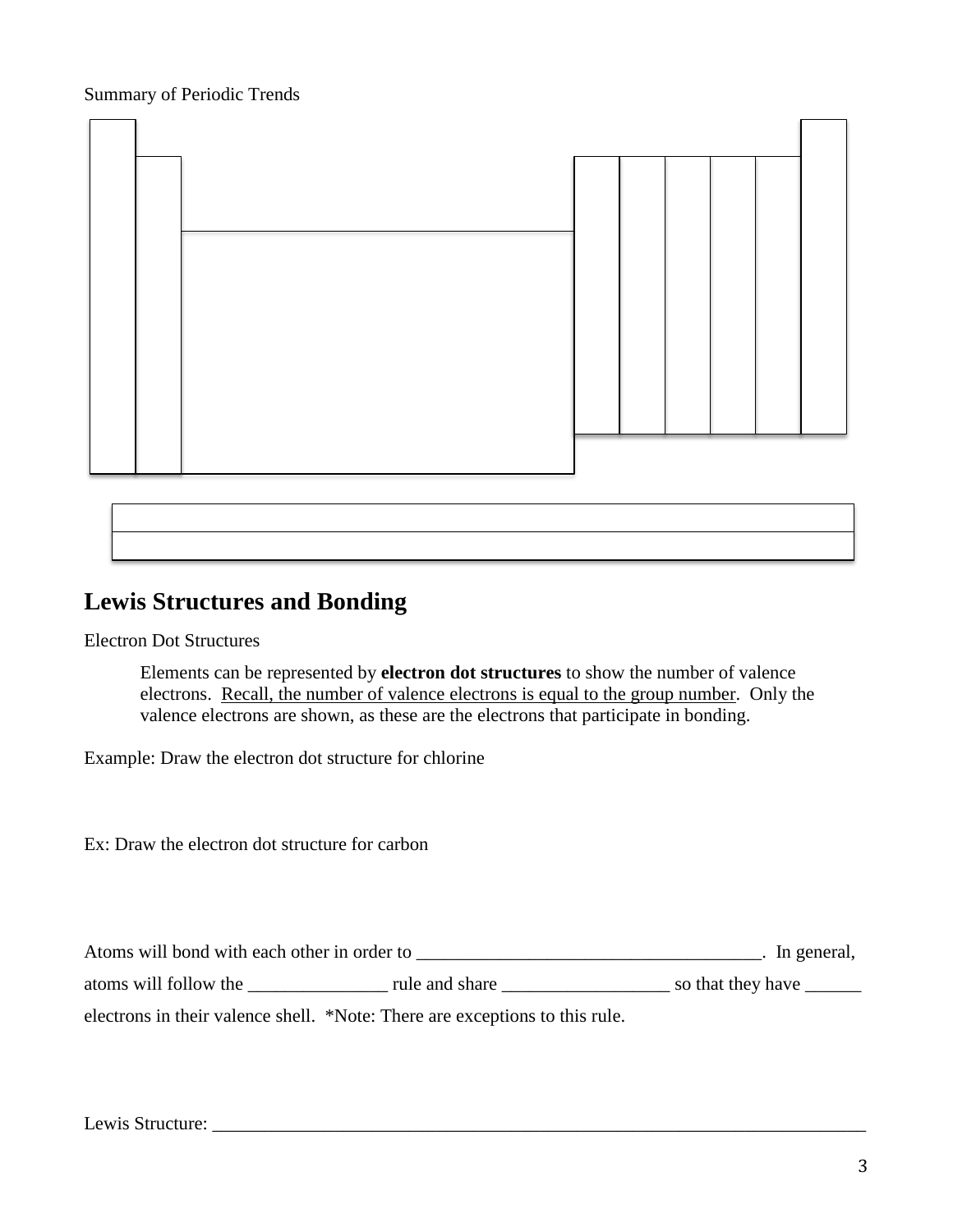**Example**: Draw a Lewis Structure for the following compounds. The subscript in the formula indicates the number of atoms of each element in the compound. (ie, in  $Cl_2$  the subscript "2" indicates that there are two chlorine atoms"

\_\_\_\_\_\_\_\_\_\_\_\_\_\_\_\_\_\_\_\_\_\_\_\_\_\_\_\_\_\_\_\_\_\_\_\_\_\_\_\_\_\_\_\_\_\_\_\_\_\_\_\_\_\_\_\_\_\_\_\_\_\_\_\_\_\_\_\_\_\_\_\_\_\_\_\_\_\_\_\_\_\_\_\_

## **Rules for Drawing Lewis Structure:**

**Step 1**: Add up the number of valence electrons in all of the atoms.

- **Step 2:** Write down the most likely arrangements.
	- Central atom usually comes  $1<sup>st</sup>$  in chemical equation (exception acids)

The central atom is the atom with the lowest ionization

Arrange the atoms symmetrically around the central atom

- **Step 3**: Place one electron pair between each pair of bonded atoms.
- **Step 4**: Complete the octets or duplet (H). If there are not enough electron pairs, form multiple bonds.

**Step 5**: Represent each bonded electron pair by a line.

| $\mathcal{L}$ be a represent each conced electron pair $\sigma$ $\mathcal{L}$ a line. |                                                                                                              |  |  |  |
|---------------------------------------------------------------------------------------|--------------------------------------------------------------------------------------------------------------|--|--|--|
| Cl <sub>2</sub>                                                                       | SBr <sub>2</sub>                                                                                             |  |  |  |
| $\rm{CI}_4$                                                                           | SiO <sub>2</sub>                                                                                             |  |  |  |
| AsF <sub>3</sub>                                                                      | <b>HCN</b><br>Note: Hydrogen has a full valence shell with only<br>two electrons.<br>H<br>$\mathcal{C}$<br>N |  |  |  |

Lone Pairs: \_\_\_\_\_\_\_\_\_\_\_\_\_\_\_\_\_\_\_\_\_\_\_\_\_\_\_\_\_\_\_\_\_\_\_\_\_\_\_\_\_\_\_\_\_\_\_\_\_\_\_\_\_\_\_\_\_\_\_\_\_\_\_\_\_\_\_\_\_\_\_\_\_\_

Bond Order:

Bond Order =1 for a single bond, two electrons are shared

Bond Order= 2 for a double bond, four electrons are shared

Bond Order=3 for a triple bond, six electrons are shared

Bond Order  $= 4$  for a quadruple bond, eight electrons are shared.

\* A compound my have more than one bond order. In this case, each type of bond is labeled separately.

**Exceptions to the Octet Rule** (Exceptions to having a full valence shell)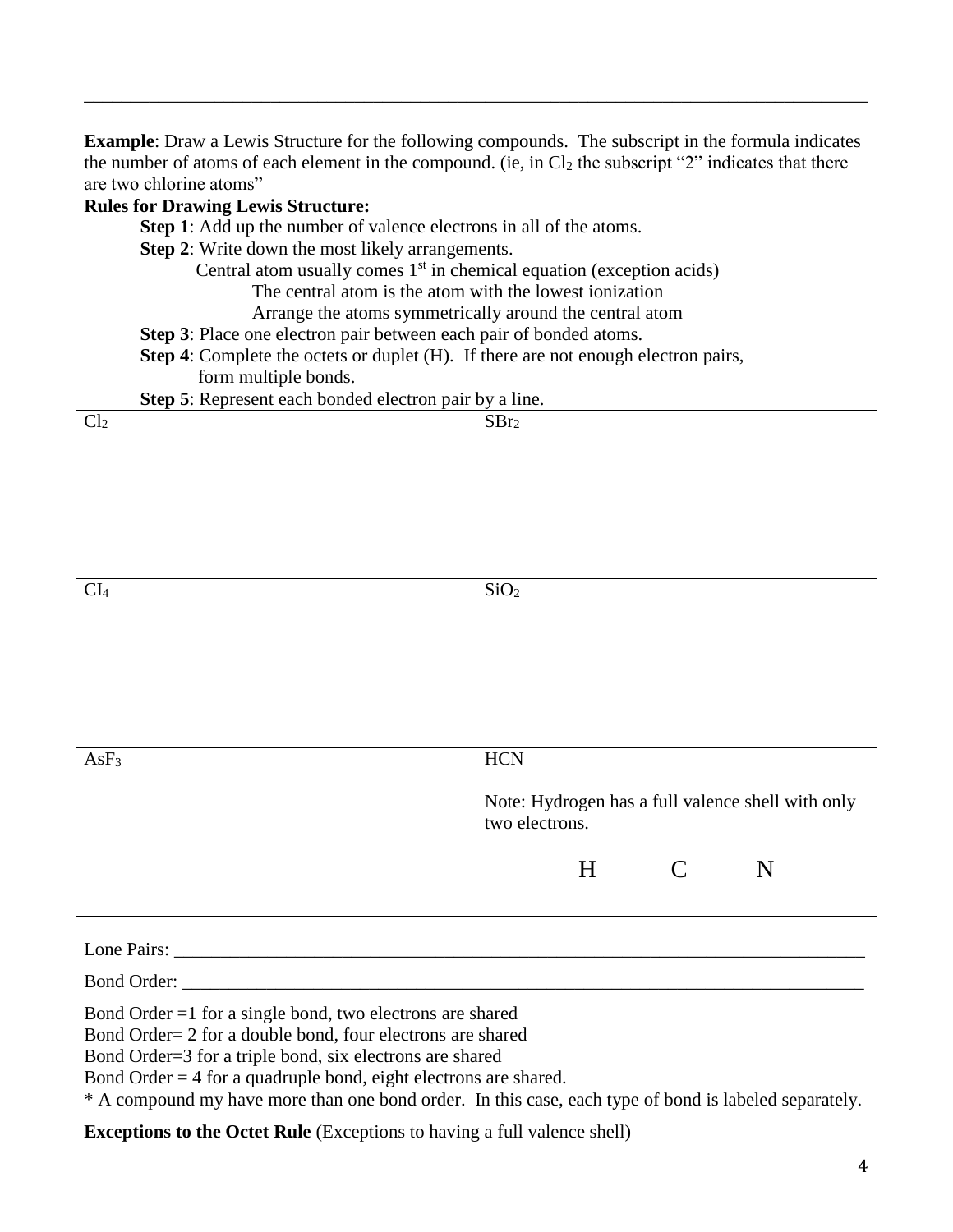Some elements can be stable in a compound when they do not have a full valence shell of eight electrons.

**Electron Deficient**: valence shell is unfilled with fewer than eight electrons. Ex. Boron can be stable with only six electrons in the valence shell

Ex.  $BF<sub>3</sub>$ 

**Expanded Octet**: valence shell is over filled with more than eight electrons. Ex. Phosphorus can be stable with ten electrons in the valence shell.

Ex. PCl<sub>5</sub>

Ex. Sulfur can be stable with twelve electrons in the valence shell

 $Ex. SF<sub>6</sub>$ 

**VSEPR Theory**: Valence Shell Electron Pair Repulsion Theory

To determine the polarity of a molecule, the three-dimensional shape of the molecule must be considered. VSEPR theory predicts the three-dimensional shape of a molecule based on the number of atoms bonded to the central atom and the number of lone pairs on the central atom. The bonds and lone pairs around the central atom will be oriented as far as possible from each other to minimize electron repulsion.

| <b>Example</b><br><b>Molecule</b> | <b>Lewis Structure</b> | # of<br>atoms<br>bonded<br>to the<br>central<br>atom | # lone<br><b>pairs</b><br>bonded<br>to<br>central<br>atom | <b>Shape</b> | <b>VSEPR Diagram</b> | Polar or<br>Non-<br>Polar |
|-----------------------------------|------------------------|------------------------------------------------------|-----------------------------------------------------------|--------------|----------------------|---------------------------|
| CO <sub>2</sub>                   |                        | $\overline{2}$                                       | $\mathbf{0}$                                              | Linear       |                      | Non-polar                 |